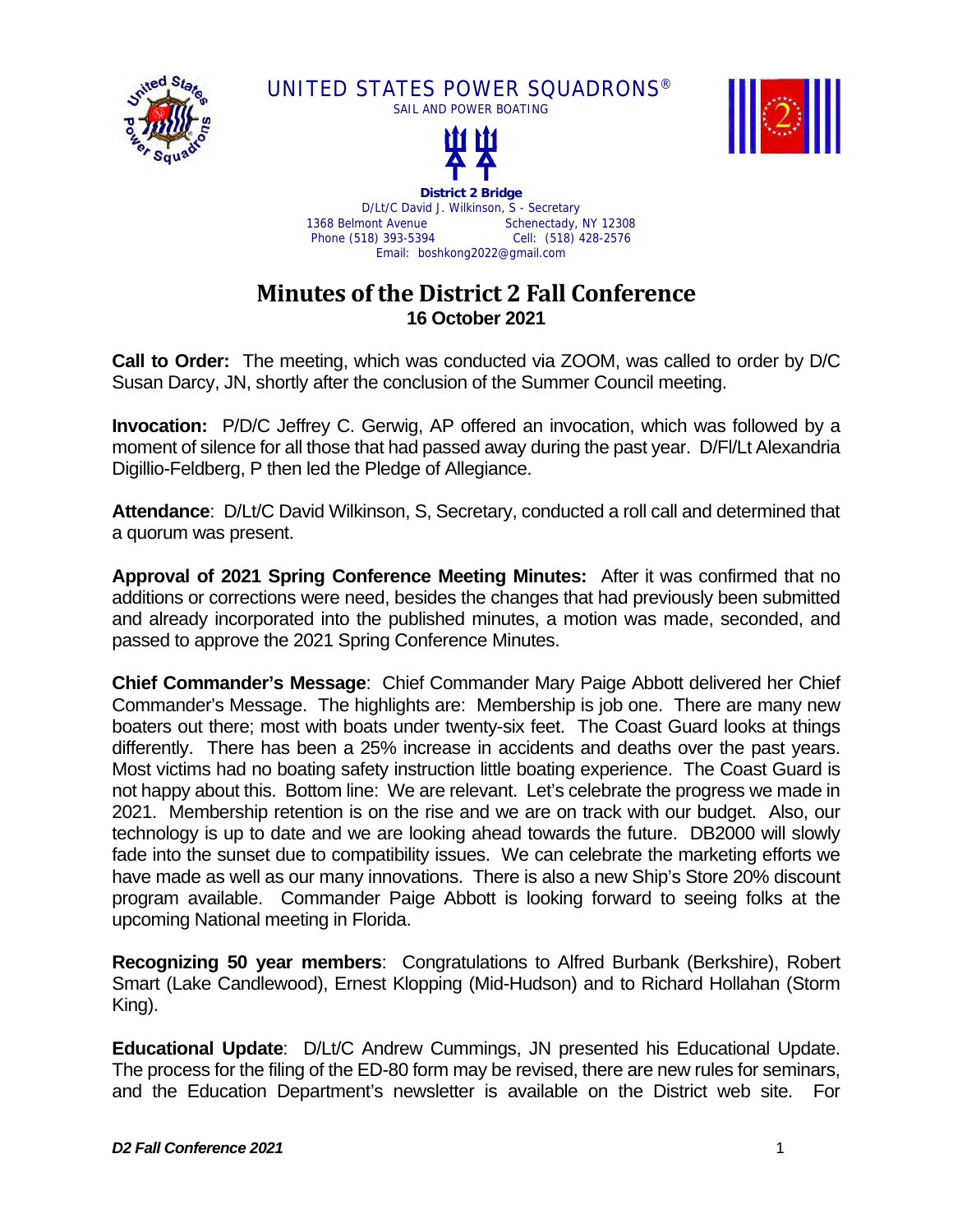seminars, a kit is available for squadrons to purchase, for \$67, which contains everything they need. Squadrons are not required to charge for seminars. Andy also noted that the presentations from the Governing Board meeting are available on Sharefile, and he would be happy to help you get to those if you are interested. Andy also noted that the virtual boating course is approved for use in New York and Connecticut but not in Massachusetts. Concerning Instructor Development, re-certification can be accomplished on-line. Plans are underway to make our navigation courses available virtually. Finally, Andy led a discussion on kill-switch requirements for boats twenty-seven feet or less in length.

**Regionalization**: Commander Darcy led a discussion about this idea, which National is exploring and obtaining feedback about. Under the proposal, Districts would be eliminated and, instead, a series of regions would be created. What is now District 2 would be part of the Northeast region, for example. Squadrons are grouped geographically. Another region includes, for example, Florida, Puerto Rico, and the Virgin Islands. There would be four officers in a region: Commander; Education Officer; Marketing and Membership; and Social. There would *not* be a Secretary or Treasurer. Other issues discussed included the distribution of district assets and how to fund regional operations. National wants our input.

Harrison Valente expressed concerns about, for example, travelling extraordinary distances to attend regional meetings. Harrison is not sure what this process will really accomplish.

Chief Commander Paige Abbott noted that this will not happen overnight. There could be benefits to squadrons and USPS in terms of marketing. It will also be an opportunity for us to maximize our volunteer time. The impact to individual squadrons should be minimal. The region will act as an umbrella over the squadrons. At this point, this is strictly in the development and discussion stage.

**General Committee Reports**: Rules Committee (P/D/C Howard Sklar, AP) – no report. The committee could use more personnel. Nominating Committee (P/D/C Vincent Evans, P) – no report but this committee could also use more personnel. Auditing Committee (Cdr Donald Peterson, JN) – No "red flags" have been identified. The committee is also looking into sustainability issues and succession planning.

**Standing Committee Reports:** Law Committee. No report; however, it was confirmed that there has been no recent action in the lawsuit we are facing from a plaintiff who injured her ankle while attending a class in the wintertime. The suit is "on the back burner" at present.

**Other Committee Reports: Marketing Committee/PRO – Lt/C David Leisten for P/D/C** Susan P. Ryan, JN. Many new promotional materials and ideas are available for squadrons to use. Consider quality over quantity. "Do what you can do" and promote activities for success. Other ideas to consider are making a wellness check (for older members) and conducting virtual events.